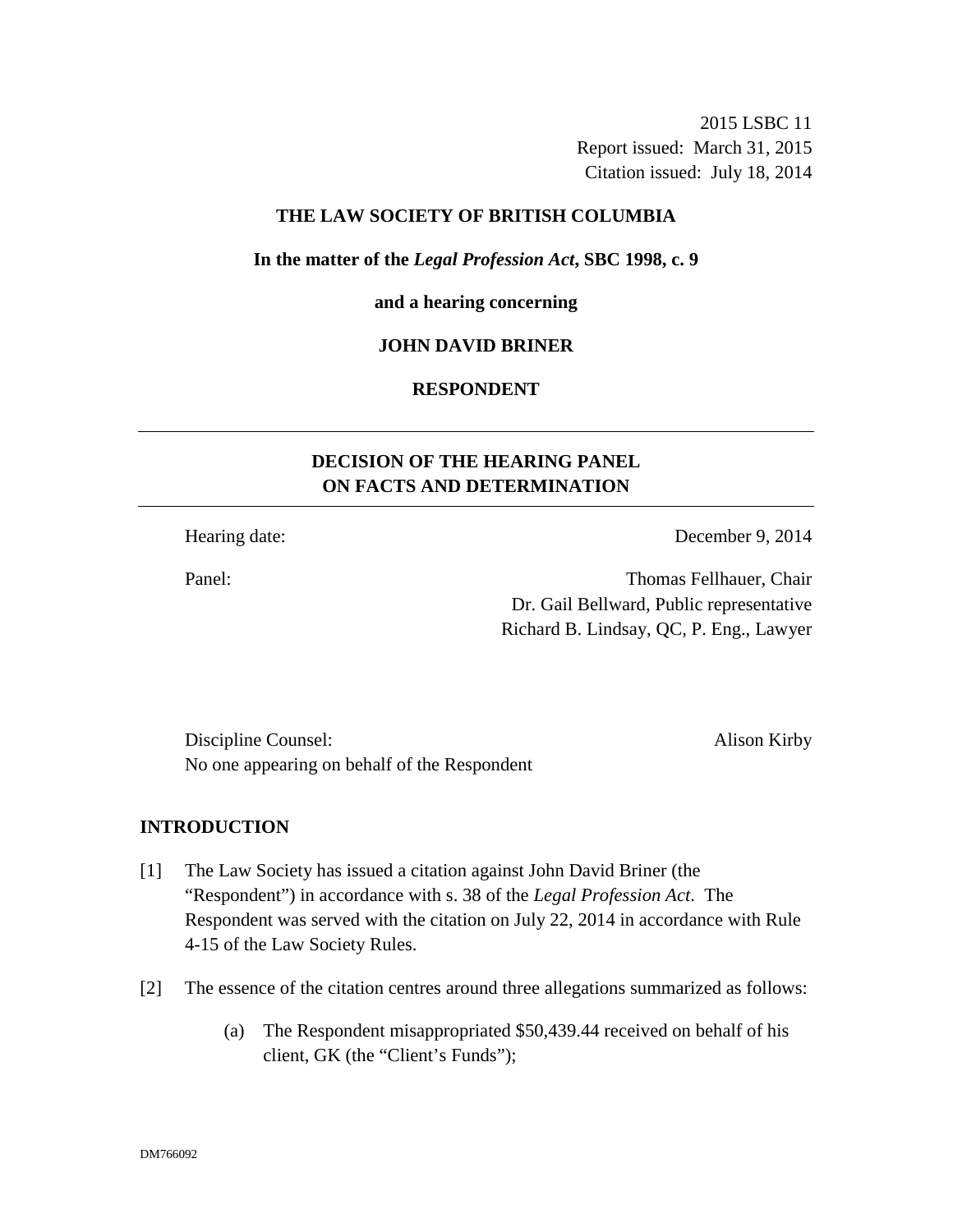- (b) The Respondent failed to cooperate with the Law Society's investigation into the receipt and disbursement of the Client's Funds; and
- (c) The Respondent failed to comply with his obligations under Part 3, Division 7 of the Law Society Rules with respect to recording the receipt and withdrawal of the Client's Funds.
- [3] The Respondent is a former member of the Law Society. He ceased to be a member on October 16, 2013.

# **PRELIMINARY MATTER – PROCEEDING WITH THE HEARING IN THE ABSENCE OF THE RESPONDENT**

- [4] The Panel convened at 9:30 a.m. on December 9, 2014 as scheduled. At that time the Respondent was not present. In order to ensure that this was merely not a case of tardiness or unavoidable delay, the Panel adjourned for approximately 15 minutes. The Respondent did not appear and the proceeding commenced.
- [5] Section 42(2) of the *Legal Profession Act* permits a hearing panel to proceed in the absence of a respondent if the panel is satisfied that the respondent has been served with the notice of hearing. See *Law Society of BC v. Tak*, 2014 LSBC 27; *Law Society of BC v. Gellert*, 2013 LSBC 22; *Law Society of BC v. Power*, 2009 LSBC 23; *Law Society of BC v. Basi,* 2005 LSBC 41*.*
- [6] To prove service, counsel for the Law Society filed the affidavit of Katherine Shaben sworn on December 3, 2014. Ms. Shaben is a legal assistant in the Discipline Department of the Law Society.
- [7] Based on the information contained in the affidavit of Ms. Shaben, we find the Respondent was properly served with the Notice of Hearing as required by Rule 10-1. The original Notice was for November 4, 2014. This was adjourned. As noted, the hearing was adjourned to December 9, 2014. The Respondent's knowledge of the rescheduled date is important. The Shaben affidavit sets out a considerable portion of dealings between the Law Society and the Respondent. In essence, starting in August of 2014, an attempt was made to draft and obtain an agreement on an Agreed Statement of Facts. A draft Agreed Statement of Facts was delivered to the Respondent on August 22, 2014.
- [8] In September 2014, requests were made by the Law Society regarding the draft Agreed Statement of Facts. A formal agreement was not achieved.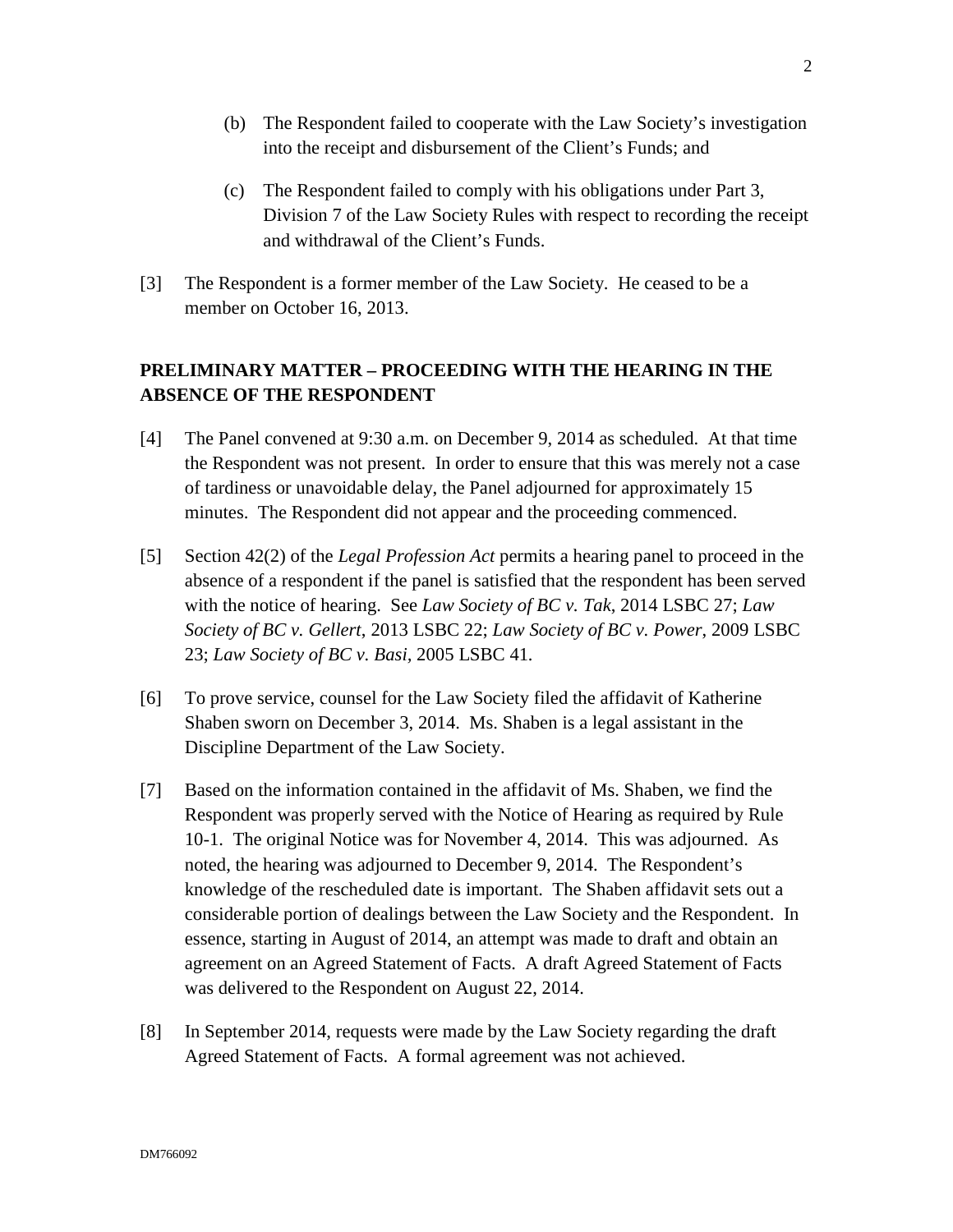- [9] On September 9, 2014 the Respondent was served with the Notice of Hearing pursuant to Rule 4-24 of the Law Society Rules. That Notice of Hearing stated the hearing would be held November 4, 2014. The Respondent acknowledged receipt of the Hearing Administrator's email attaching the Notice of Hearing for the hearing to be held November 4, 2014. On September 10, 2014 Law Society counsel received an email from the Respondent in which he wrote as follows: "I have read through the statement – this looks accurate to me except I am certain I replied to the Law Society when a response was required. There was a letter from the Law Society stating that no response indicates that you agree. As a result I did not respond as I agreed with the letter's contents."
- [10] The reference to "the statement" is a reference to the Agreed Statement of Facts.
- [11] During mid to late September 2014, email exchanges continued between Law Society counsel and the Respondent regarding the whereabouts of the signed Agreed Statement of Facts.
- [12] The correspondence shows the Respondent failed to return the signed Agreed Statement of Facts.
- [13] On September 22, 2014, counsel for the Law Society emailed the Respondent stating, in part, as follows:

In the interim, since I have not heard from you I have made arrangements to forward you a Notice to Admit. The Notice to Admit is largely the same as the Agreed Statement of Facts but in a different format. Under Rule 4-20.1 of the Law Society Rules, you have 21 days to respond to the Notice to Admit from the date of service or you will have been deemed to have admitted the facts and documents set out in the Notice.

- [14] The Notice to Admit dated September 22, 2014 ("NTA") was forwarded to the Respondent's residential address. There was proof of delivery notice from the courier appended as an exhibit to the Shaben affidavit.
- [15] The NTA was not delivered more than 45 days prior to commencement of the scheduled hearing on November 4, 2014 as required by Rule 4-20.1(1). Consequently, a request for rescheduling was forwarded to the Hearing Administrator on October 16, 2014. The Respondent was copied with this request. The request was for the citation hearing to be rescheduled to December 9, 2014.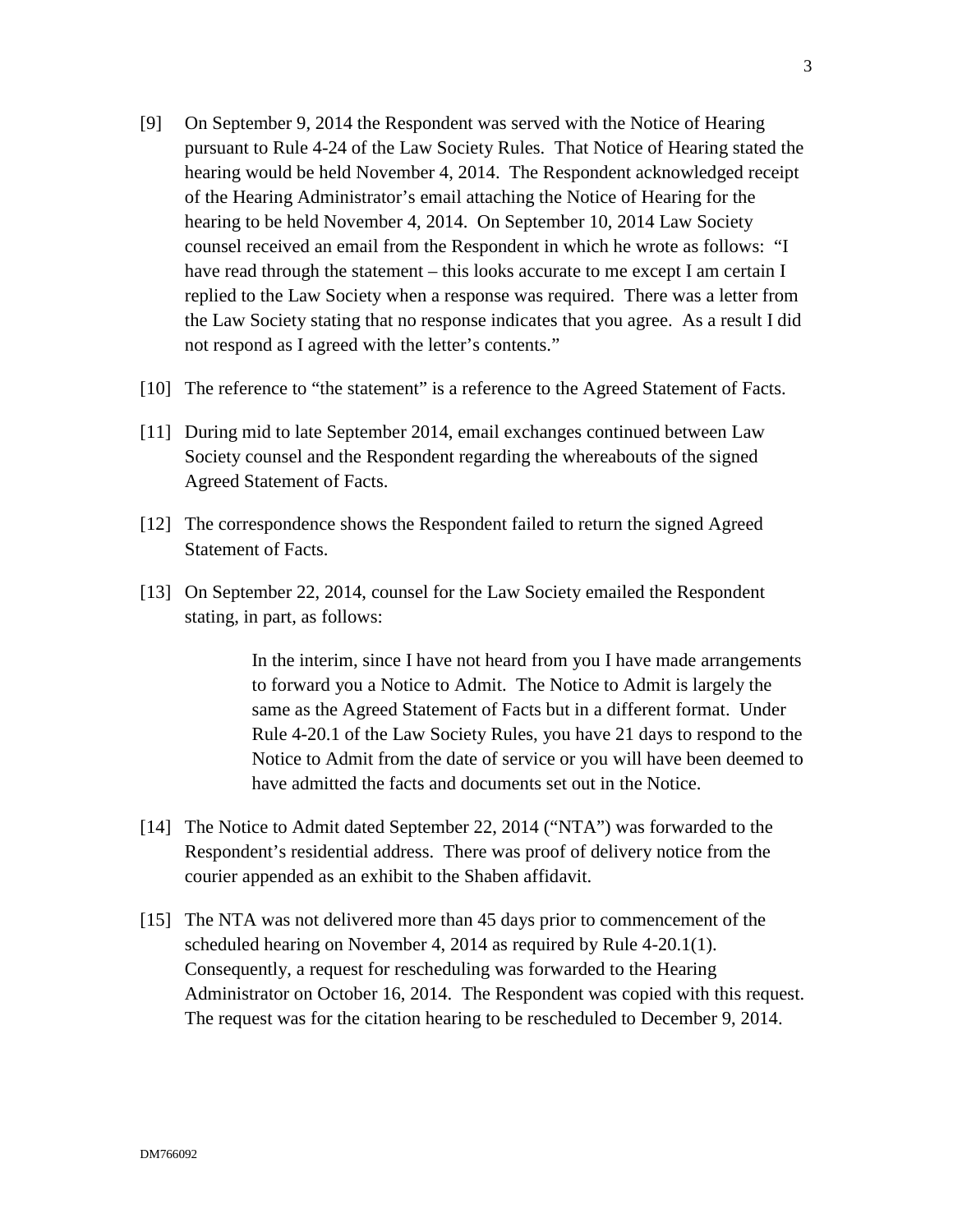- [16] The Respondent was advised of the rescheduled date and responded in an email to the Hearing Administrator on October 27, 2014 saying "I'm sorry I won't be able to make it until January. I'm available any day in January."
- [17] In response to that email, the Law Society wrote the Respondent on October 29, 2014. At that time the Law Society acknowledged the email of the Respondent but pointed out he had not given any reason for his inability to attend on December 9, 2014. In addition, Law Society counsel pointed out Rule 4-29 of the Law Society Rules which would allow the Respondent to apply for an adjournment of the December 9, 2014 hearing date.
- [18] On November 28, 2014 Law Society counsel again emailed the Respondent, again pointing out that the hearing of the citation was scheduled for December 9, 2014 and she intended to forward the NTA to the Hearing Panel on December 2, 2014. On December 1, 2014, Law Society counsel wrote to the Respondent asking if he wished to apply for an adjournment indicating "if you wish to do so you should be prepared to produce evidence as to why you are not available on December 9."
- [19] This was in response to an email from the Respondent stating "I am dealing with another court matter this month that is taking all of my resources both in time and in finances. I am available any time in January." Again, Law Society counsel pointed out the procedural availability of an adjournment application and asked "please let me know as soon as possible whether you will be requesting an adjournment or whether you will be attending the hearing as scheduled."
- [20] On December 2, 2014, Law Society counsel advised the Hearing Administrator, by way of a memorandum dated September 22, 2014 copied to the Respondent, that the Respondent had not filed a response to the NTA. As the Respondent had provided no response within 21 days, he would be deemed to have admitted the documents and facts set out in the NTA as set out in Rule 4-20.1(7).
- [21] That memorandum also indicated as follows: "Mr. Briner is a former member. He has indicated that he is not able to make the hearing on December 9, 2014. Mr. Briner has, however, not sought an adjournment of the hearing or provided evidence of his unavailability. The Law Society intends to proceed in his absence should he not appear at the hearing."
- [22] In response, an email from the Respondent was sent to Law Society counsel on December 2, 2014 as follows: "Thank you for this. I will not be able to attend, but I do not object to the hearing proceeding in my absence. Thank you. John."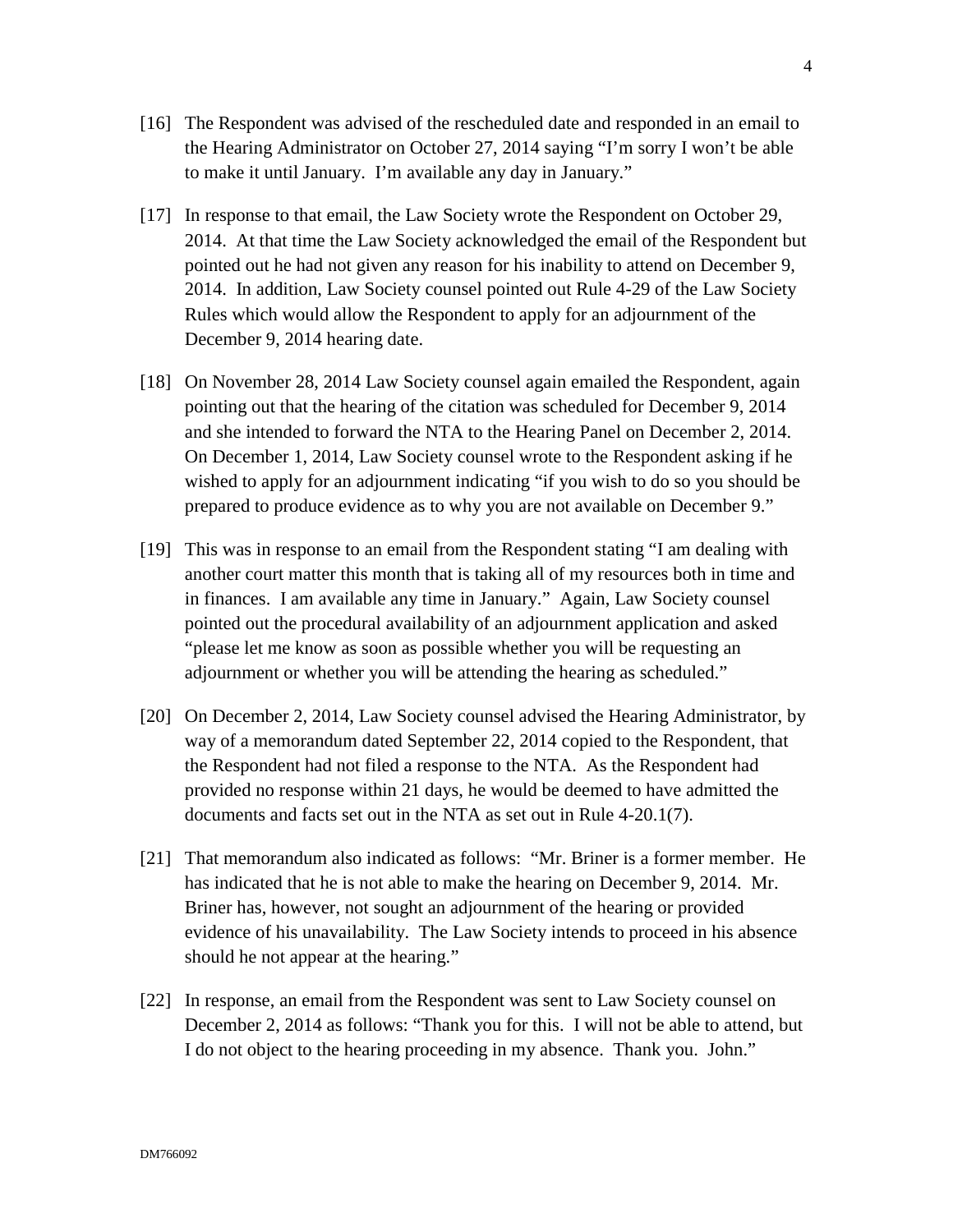[23] In short, the Panel concluded the Respondent was properly served with the original Notice of Hearing, was apprised of the rescheduled date and was given every opportunity to appear. He declined to do so. In fact, the Respondent explicitly authorized the Panel to proceed in his absence. The hearing proceeded without the Respondent.

#### **ISSUE**

[24] The issue to be decided is whether or not the admitted facts indicate misconduct that amounts to professional misconduct. The oft-quoted case *Law Society of BC v. Martin*, 2005 LSBC 16 sets out the test as follows:

> ... whether the facts as made out disclose a marked departure from that conduct the Law Society expects of its members; if so, it is professional misconduct.

[25] This test has become known as the "marked departure test." That test has been applied on many instances and most recently in *Law Society of BC v. Harding*, 2014 LSBC 52, where the panel stated at para. [76]:

> In our view, given all the cases and guiding principles from *Stevens v. Law Society (Upper Canada)* (1979), 55 OR (2d) 405 (Div. Ct.) and the marked departure test from *Martin*, there must be culpability in the sense that the lawyer must be responsible for the conduct that is the marked departure. The words "marked departure" are where one finds the requirement that the nature of the conduct must be aggravated or, to use the words of *Stevens*, outside the permissible bounds.

The panel further stated at para. [79]:

Accordingly, it is not helpful to characterize the nature of blameworthiness with reference to categories of conduct that will or will not establish professional misconduct in any given case. Whether there was intention, or a "mere mistake", "inadvertence", or events "beyond one's control" is not determinative. While such evidence is relevant as part of the circumstances as a whole to be considered, absence of advertence or intention or control will not automatically result in a defence to professional misconduct because the nature of the conduct, be it a mistake or inadvertence, may be aggravated enough that it is a marked departure from the norm. On the other hand, such evidence, taken as a part of the consideration of the circumstance as a whole, may be part of an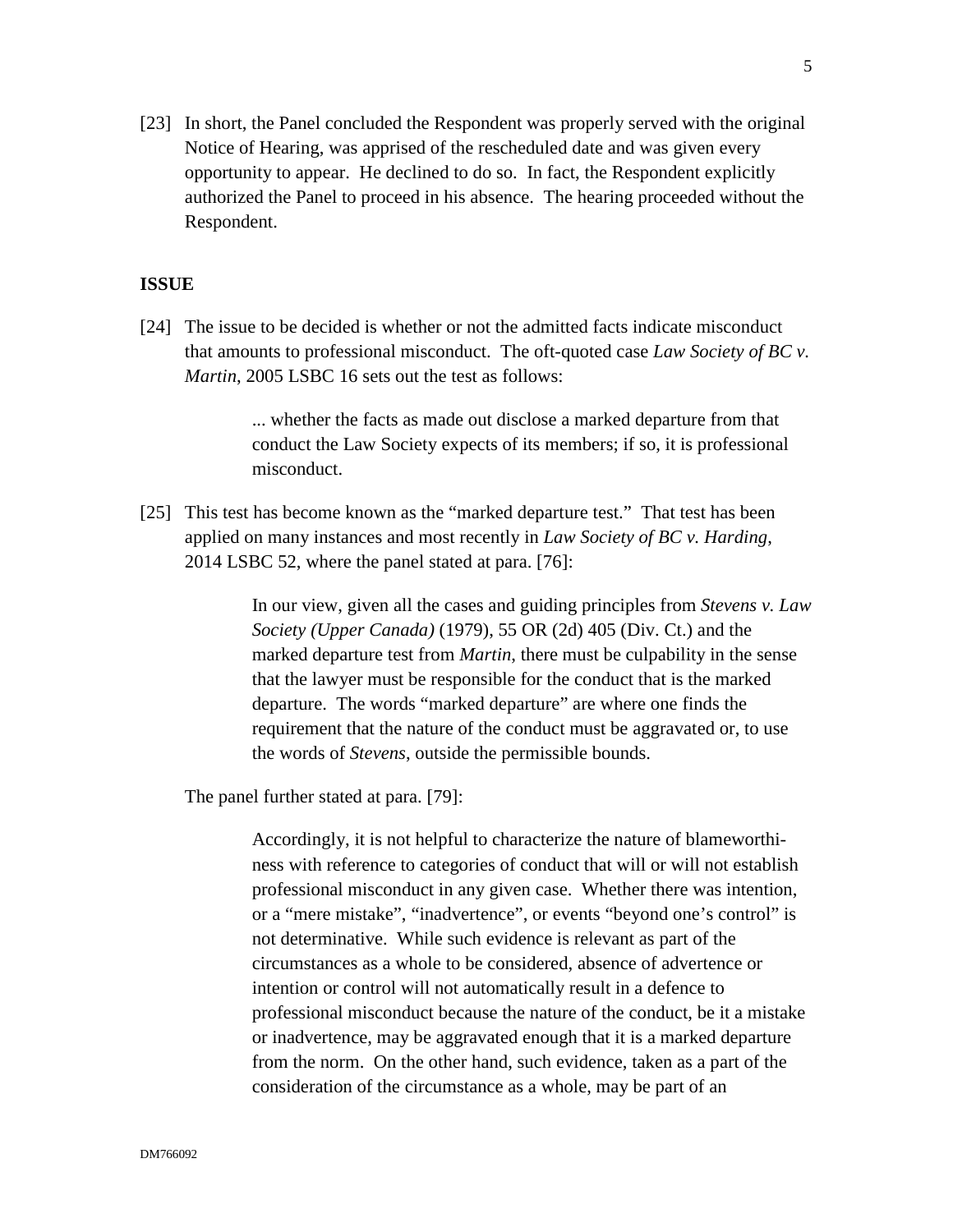assessment that the impugned conduct did not cross the permissible bounds.

#### **Did the respondent misappropriate client money?**

- [26] As noted earlier, the facts relied upon by the Panel are facts deemed admitted by the Respondent. On the question of the receipt and disbursement of the Client's Funds, the following facts are deemed admitted (paras. 7 to 37 of the NTA):
	- 7. In or about September 2011, the Respondent was retained by GK to act in relation to a \$50,000 loan GK was to make to EC.
	- 8. GK advanced the loan to EC in or about September 2011 through the Respondent's trust account, with the funds coming from GK's self-directed retirement savings plan at his financial institution (the "Trust Company").
	- 9. On or about December 16, 2012, GK emailed a payout statement to EC. GK copied the Respondent on the email. The email provides in part:

Please make payment of \$53,164.44 shown below, before 12 pm on December 21st to John Briner at MetroWest Law Corporation who will in turn pay out the Trust Company, and take care of discharge of mortgage. [NTA Tab 2]

- 10. On or about December 18, 2012, the lawyer who represented EC couriered to the Respondent a letter of that date enclosing a Scotiabank Canadian dollar bank draft [number] for \$50,439.44 payable to "MetroWest Law Corp in Trust." [NTA Tab 3]
- 11. On December 20, 2012 at 11:21 am, the Respondent forwarded GK's email dated December 16, 2012 to his assistant AV. [NTA Tab 2]
- 12. Also on December 20, 2012, the Respondent deposited the Client's Funds to his Canadian dollar pooled trust account. [NTA Tabs 4 and 5]
- 13. Immediately prior to the deposit of the Client's Funds, the Respondent's trust account had a balance of only \$2,886.60. [NTA Tab 5]
- 14. Therefore, of the new account balance of \$53,326.04 following the deposit, all but \$2,886.60 belonged to GK.
- 15. The Respondent did not allocate the \$50,439.44 deposit to the client trust ledger for GK. [NTA Tab 6]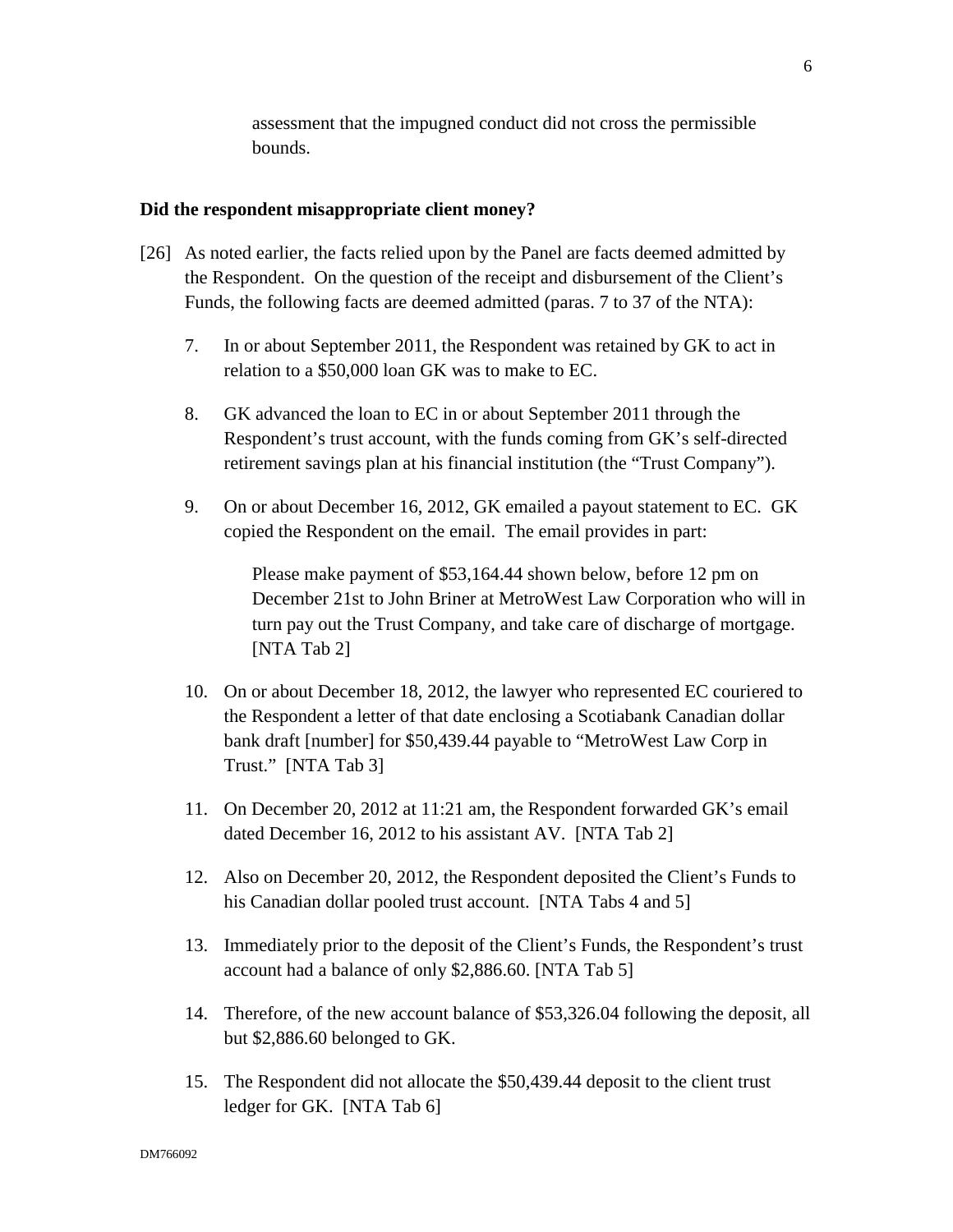- 16. Instead, the \$50,439.44 deposit was allocated to the client trust ledger for a different client matter, namely the RD matter. [NTA Tab 7]
- 17. The RD client trust ledger shows an overdraft position of \$11,500.47 prior to the deposit in question. [NTA Tab 7]
- 18. The allocation of the deposit of the Client's Funds to the RD client trust ledger took that ledger out of the overdraft position. [NTA Tab 7]
- 19. In addition to the client trust ledger record that shows the allocation of the Client's Funds to the RD ledger, the Respondent's accounting records also contain two versions of a document called "MetroWest Law Corporation Receipt Voucher" that identify the RD ledger as the "A/C to be credited" with the Client's Funds. [NTA Tab 8]
- 20. The Respondent was not authorized by GK to allocate the Client's Funds to the RD client trust ledger.
- 21. The Respondent was not authorized by GK to make withdrawals of the Client's Funds from the trust account for the benefit of the Respondent, RD or anyone else.
- 22. The Respondent admits that GK instructed him to keep the Client's Funds received from or on behalf of EC in his trust account until he had received some additional funds which GK believed were owed by EC. The Respondent was then to return the Client's Funds, plus any additional amounts received, to GK's self-directed retirement savings plan at the Trust Company.
- 23. As noted earlier, the Client's Funds were deposited to the Respondent's trust account on December 20, 2012. Within four days of the Client's Funds being deposited, all or virtually all of the Client's funds had been withdrawn by the Respondent from the trust account:

| Date       | <b>Respondent's Trust</b><br><b>Account Canadian Dollar</b><br><b>Pooled Trust Account</b><br><b>Statement</b> |                | <b>Trust Ledger</b><br><b>Allocations</b> | <b>Comments</b>                                             |
|------------|----------------------------------------------------------------------------------------------------------------|----------------|-------------------------------------------|-------------------------------------------------------------|
|            | (Withdrawal)<br>/Deposit                                                                                       | <b>Balance</b> |                                           |                                                             |
| 12/20/2012 |                                                                                                                | \$2,886.60     |                                           | Amount in account<br>prior to deposit of<br>Client's Funds. |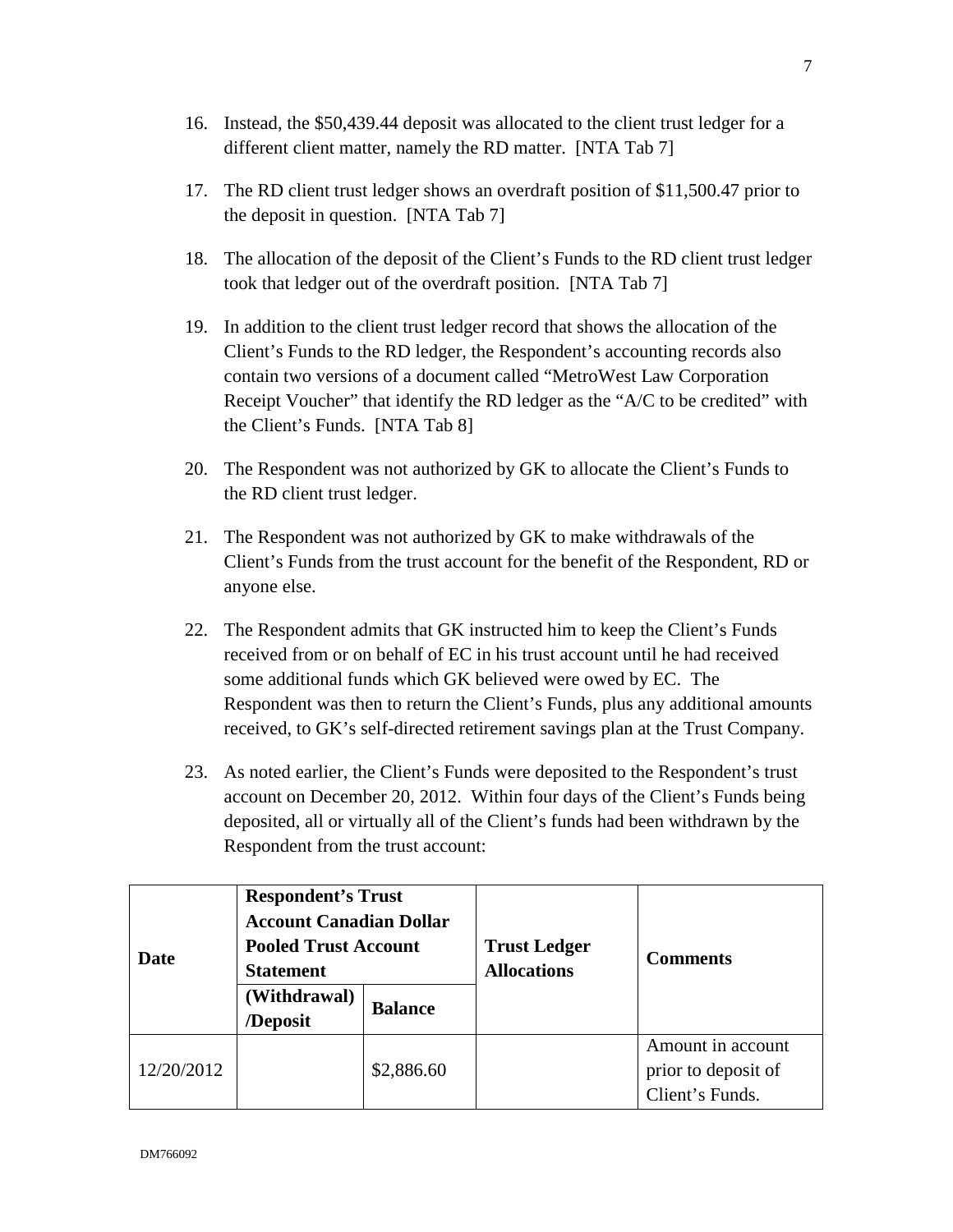| <b>Date</b><br>12/20/2012 | <b>Respondent's Trust</b><br><b>Account Canadian Dollar</b><br><b>Pooled Trust Account</b><br><b>Statement</b><br>(Withdrawal)<br>/Deposit<br>\$50,439.44<br>Bank draft<br>from EC's<br>lawyer for GK | <b>Balance</b><br>\$53,326.04 | <b>Trust Ledger</b><br><b>Allocations</b><br>Credit to RD<br>(which was in<br>overdraft position<br>of \$11,500.47                                                                                                         | <b>Comments</b><br>Should have been<br>credited to GK's<br>client ledger but was<br>not.                                                                                                                                                                                                                                                                                                   |
|---------------------------|-------------------------------------------------------------------------------------------------------------------------------------------------------------------------------------------------------|-------------------------------|----------------------------------------------------------------------------------------------------------------------------------------------------------------------------------------------------------------------------|--------------------------------------------------------------------------------------------------------------------------------------------------------------------------------------------------------------------------------------------------------------------------------------------------------------------------------------------------------------------------------------------|
| 12/20/2012                | $(\$2,533.25)$<br>wire transfer<br>neither to nor<br>for GK                                                                                                                                           | \$50,792.79                   | prior to the credit)<br>Debit to RD                                                                                                                                                                                        | Withdrawn without<br>GK's authorization.                                                                                                                                                                                                                                                                                                                                                   |
| 12/20/2012                | (\$10,000)<br>transfer to<br>Respondent's<br>general<br>account                                                                                                                                       | \$40,792.79                   | Debit to RD (with<br>a memo reference<br>to "CM" on the<br>ledger) misdated<br>12/24/2012 on<br>ledger (according<br>to account<br>statement, there<br>was no withdrawal<br>of \$10,000 from<br>account on<br>December 24) | Respondent's<br>accounting records for<br>December 2012<br>contain an unsigned<br>copy of a Statement<br>of Account dated<br>December 20, 2012 is<br>referenced at NTA,<br>Tab 9, which lacks an<br>account or file<br>number, for exactly<br>\$10,000 to "CMG,<br>Attention: RD".<br>Withdrawal was not<br>by cheque, which was<br>required method of<br>payment was in fact<br>for fees. |
| 12/21/2012                | (\$4,988)<br>transfer<br>neither to nor<br>for GK                                                                                                                                                     | \$35,804.79                   | Debit to RD                                                                                                                                                                                                                | Withdrawn without<br>GK's authorization.                                                                                                                                                                                                                                                                                                                                                   |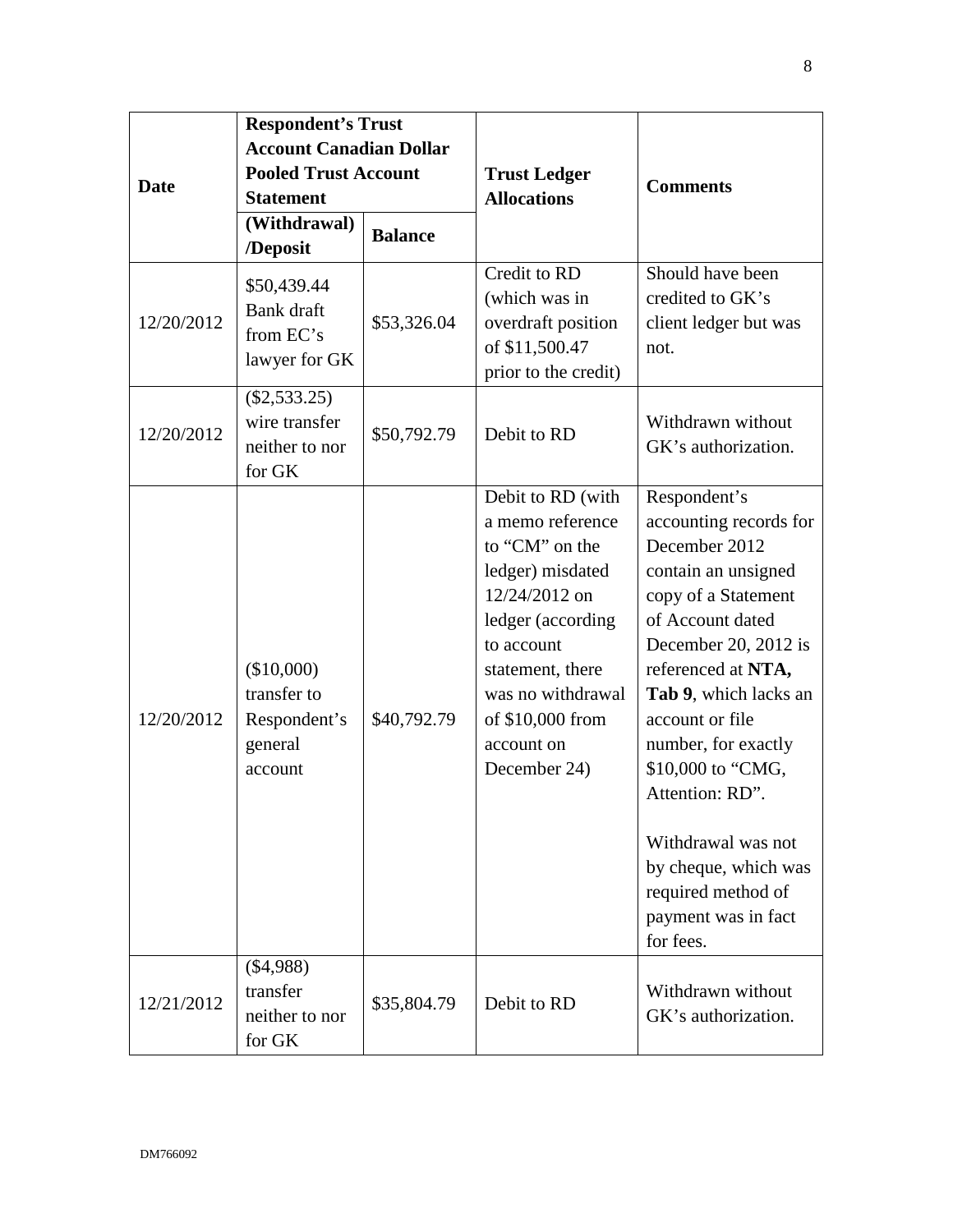| <b>Date</b> | <b>Respondent's Trust</b><br><b>Account Canadian Dollar</b><br><b>Pooled Trust Account</b><br><b>Statement</b> |                | <b>Trust Ledger</b><br><b>Allocations</b> | <b>Comments</b>                          |
|-------------|----------------------------------------------------------------------------------------------------------------|----------------|-------------------------------------------|------------------------------------------|
|             | (Withdrawal)<br>/Deposit                                                                                       | <b>Balance</b> |                                           |                                          |
| 12/21/2012  | $(\$2,500)$<br>cheque $#511$<br>dated Dec. 20,<br>2012 to "AD"                                                 | \$33,304.79    | Debit to RD                               | Withdrawn without<br>GK's authorization. |
| 12/24/2012  | \$75,218.20<br>deposit                                                                                         | \$108,522.99   | Credit to RD                              |                                          |
| 12/24/2012  | \$19,369<br>transfer from<br>US dollar<br>trust account                                                        | \$127,891.99   | Credit to RD                              |                                          |
| 12/24/2012  | $(\$2,500)$<br>cheque $#510$<br>dated Dec. 20,<br>2012 to<br>"HOAT"                                            | \$125,391.99   | Debit to RD                               | Withdrawn without<br>GK's authorization. |
| 12/24/2012  | (\$125,000)<br>cheque $#512$<br>dated Dec. 20,<br>2012 to "JD"                                                 | \$391.99       | Debit to RD                               | Withdrawn without<br>GK's authorization. |

- 24. The Respondent admits that the table set out in para. 23 above, accurately reflects the deposit and withdrawal of the Client's Funds from his trust account.
- 25. With respect to the December 20, 2012 electronic transfer of \$10,000 to the Respondent's general account, the Respondent states that, immediately prior to the \$10,000 transfer from the trust account, the Respondent's general account held only \$1,396.33. [NTA Tab 10]
- 26. On the same day as the transfer was made from the trust account to the general account, the Respondent made the following withdrawals from his general account: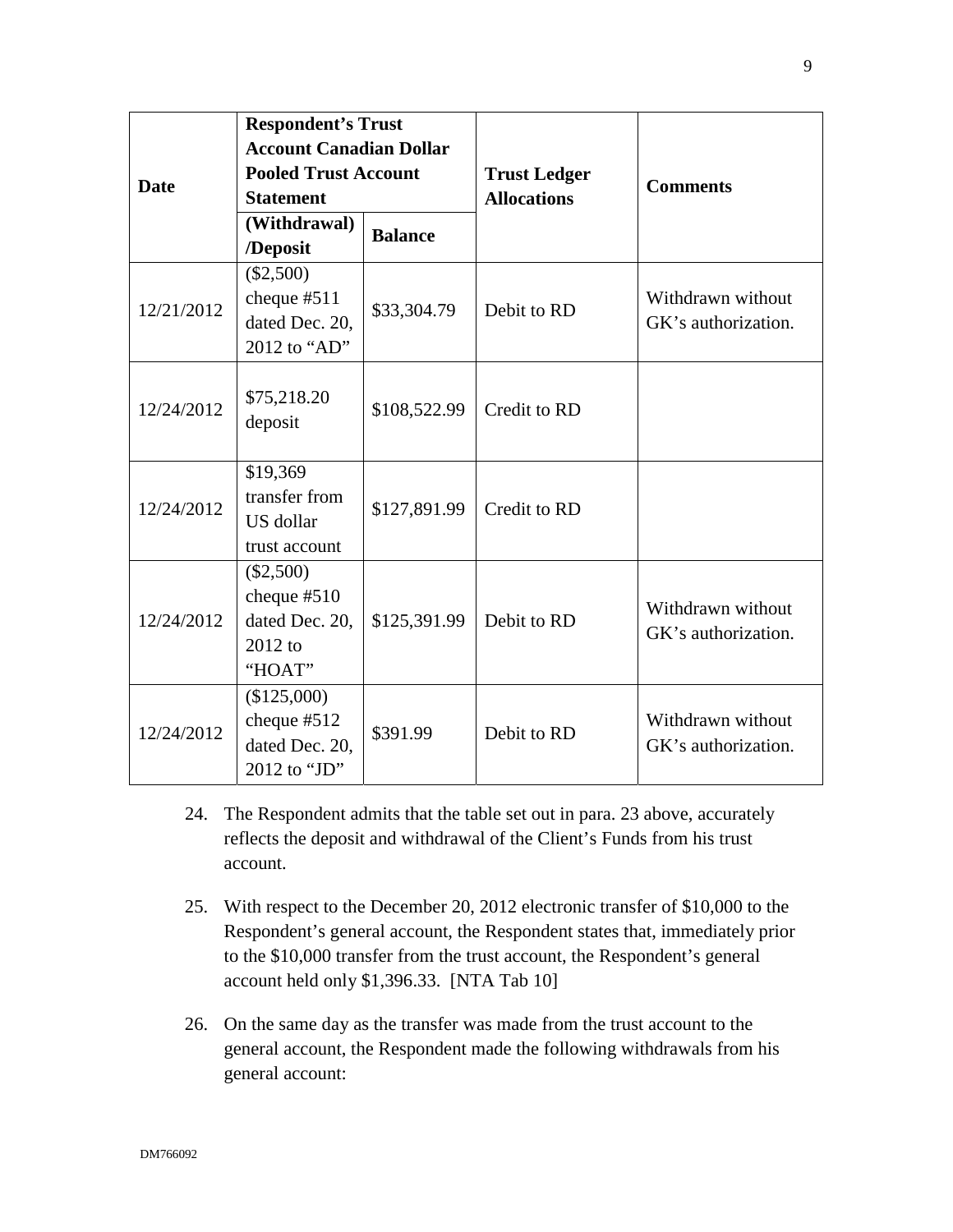| <b>Amount</b> | <b>Method</b>                          | Payee              | <b>Comments</b>                                                                             |
|---------------|----------------------------------------|--------------------|---------------------------------------------------------------------------------------------|
| \$2,200       | "Cash Withdrawal"                      |                    |                                                                                             |
| \$25.76       | Cheque #633 dated<br>December 17, 2012 | Dye $\&$<br>Durham |                                                                                             |
| \$1,670       | Cheque #629 dated<br>December 14, 2012 | <b>Briner</b>      | Cheque memo: "Dec $15/12$ -<br>Draw"                                                        |
| \$2,458.78    | Cheque #628 dated<br>December 14, 2012 | <b>Briner</b>      | Cheque memo: "Dec $15/12$ -<br>Wages"                                                       |
| \$1,500       | Cheque #638 dated<br>December 20, 2012 | M Society          | According to the society's<br>website the Respondent is (or<br>was) its Executive Director. |

- 27. The Respondent admits that the table set out in para. 26 above, accurately reflects the withdrawals from his general account on December 20, 2012. [NTA Tab 10]
- 28. By the end of the day on December 24, 2012, four days after the deposit of the Client's Funds to the trust account, the Client's Funds had been withdrawn (or almost entirely withdrawn) from the trust account, as the remaining balance in the trust account was only \$391.99. [NTA Tab 10]
- 29. Although there were numerous subsequent transactions in the Respondent's trust account after December 24, 2012, the Respondent's client trust ledger for GK does not show any credits to the ledger, whether by deposit or ledger transfer, or indeed any transactions whatsoever on the ledger after September 2011. [NTA Tab 6]
- 30. In addition, no funds remained in the trust account when the custodian took custody of the Respondent's practice in October 2013.

### **Events following receipt and disbursement of the Client's Funds**

- 31. The Respondent responded to the December 18, 2012 letter from EC's lawyer by a letter dated December 31, 2012. [NTA Tab 11]
- 32. The Respondent sent a further letter dated January 20, 2013 in which he advised that litigation would ensue if the balance demanded was not paid to his firm in trust by January 25, 2013. [NTA Tab 12]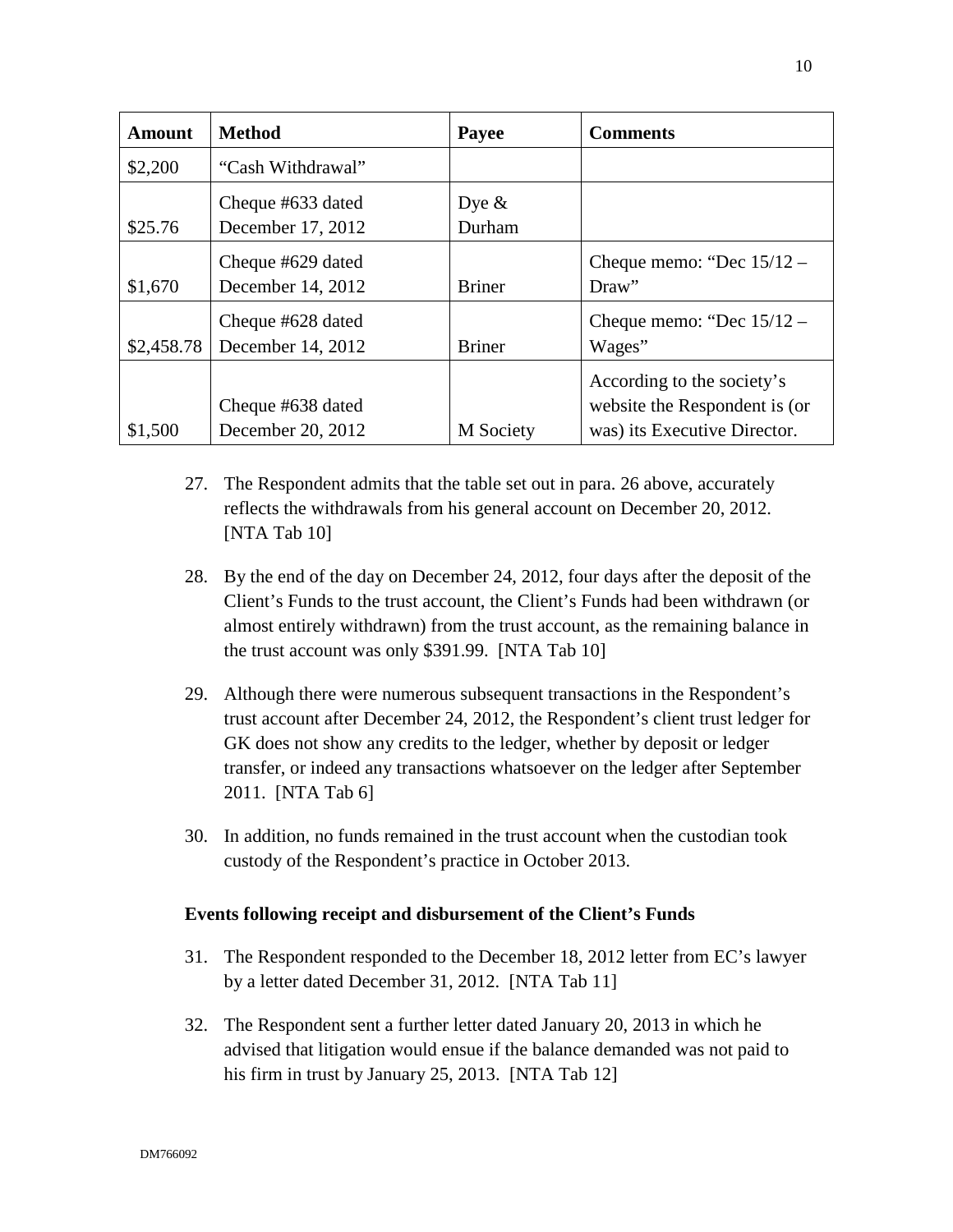- 6. On December 18, 2012, EC purchased and delivered to my solicitors a bank draft in the amount of \$50,439.44, which represented the outstanding principal and per diem interest, leaving a balance payable of \$2,725 … [NTA Tab 13]
- 34. On February 15, 2013, the Respondent filed a Notice of Claim against EC on behalf of GK in Small Claims Court (Vancouver Registry). The Notice of Claim repeated the statement that:
	- 6. On December 18, 2012, EC purchased and delivered to my solicitors a bank draft in the amount of \$50,439.44, which represented the outstanding principal and per diem interest, leaving a balance payable of \$2,725.
- 35. The Notice of Claim was filed to collect those additional funds which GK claimed were owed by EC under the loan agreement.
- 36. On March 6, 2013, GK sent an email to the Respondent asking whether the Respondent was still holding the payout amount in his trust account. [NTA Tab 14]
- 37. The Respondent did not reply to GK's inquiry about the status of the Client's Funds.
- [27] On the basis of this evidence, the Panel concludes that these facts constitute misappropriation of the Client's Funds by the Respondent.
- [28] As noted in *Law Society of BC v. Ali*, 2007 LSBC 18 at 104 and 105, the panel stated:
	- [104] A fundamental principle that governs the conduct of lawyers is that trust funds are sacrosanct. The Respondent has breached that principle repeatedly and over a significant period of time. The fact that the amounts involved were relatively small is irrelevant.
	- [105] The Respondent's conduct, whether deliberate or a matter of incompetence or negligence, is so gross as to prove a sufficient mental element of wrongdoing. The Respondent has shown a remarkable disregard and lack of attention to her obligations.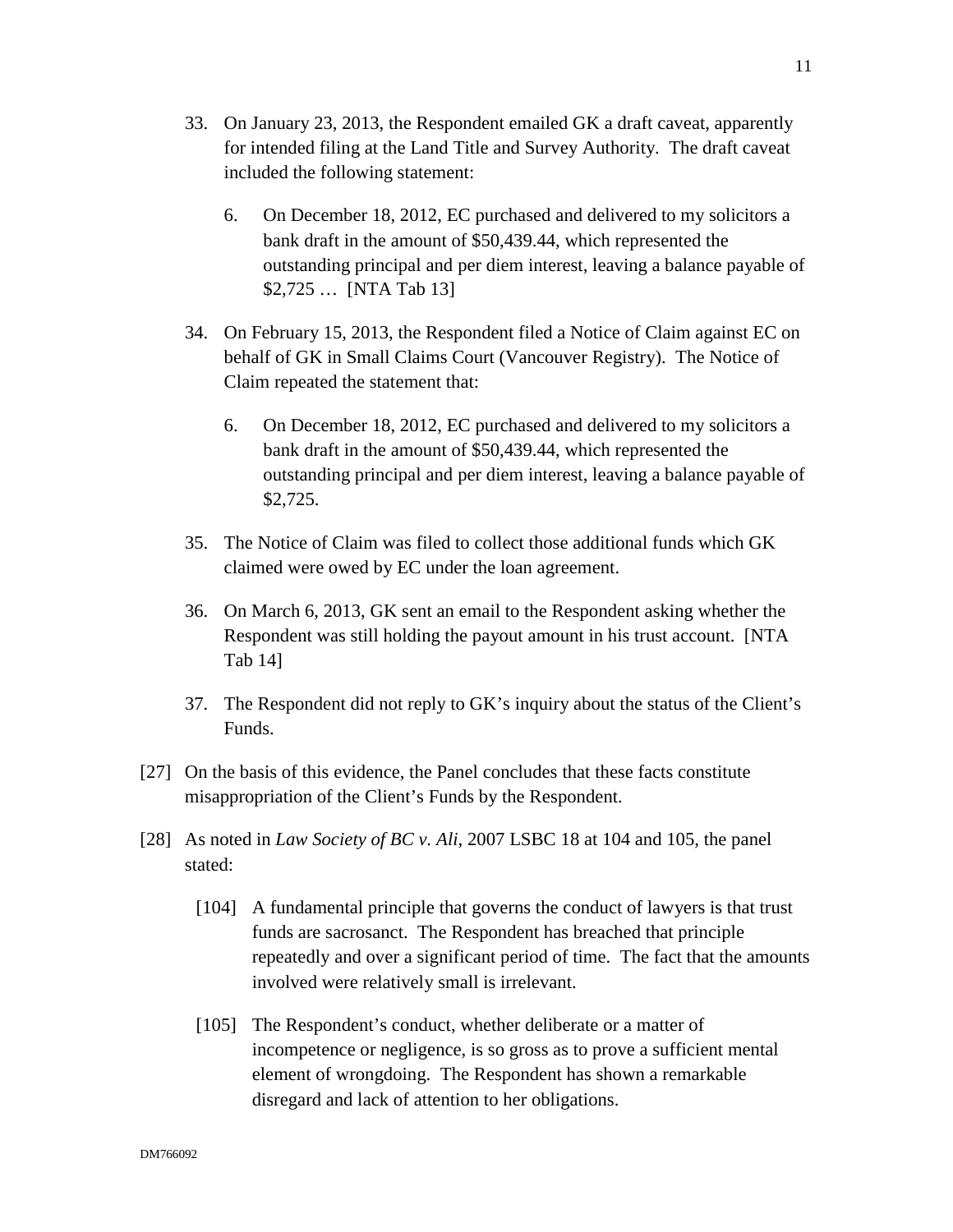- [29] These remarks apply equally to the Respondent. There has been no rational explanation for the transgressions relating to misappropriation of the Client's Funds. The Respondent has had ample opportunity to provide an explanation to the Law Society but has declined to do so. As well, the Respondent would have, had he elected to attend, been given full opportunity to offer any such explanation to the Panel. But again, the Respondent chose not to attend and chose not to avail himself of the opportunity to adjourn the hearing so he could attend and provide an explanation.
- [30] GK has stated what the purpose of the trust funds was:

The funds were in partial repayment of Ms. [C]'s loan. Mr. Briner was to keep the funds until I received some interest owed to me by Ms. [C] and then deposit the funds, plus interest, into my self-directed registered savings plan (RSP) at [the Trust Company].

[NTA Tab 20, Exhibit "A", page 3, para. 20)]

- [31] The funds in question were never paid to GK or his RSP.
- [32] On April 16, 2014, the Lawyers Insurance Fund ("LIF") paid GK \$51,097.44 in settlement of his claim. LIF has obtained default judgment in that amount against the Respondent.
- [33] Pursuant to the NTA, the Respondent is deemed to admit that the statements made by GK in his statutory declaration with respect to the Client's Funds are true and accurate [NTA para. 4]. The Respondent is also deemed to admit that, between December 20, 2012 and October 16, 2013, he misappropriated some or all of the \$50,439.44 received on behalf of his client GK on or about December 18, 2012 as set out in allegation 1 of the citation [NTA para. 52].
- [34] At para. 53 of the NTA the Respondent is also deemed to admit that this misappropriation constitutes professional misconduct. Although a finding that conduct constitutes professional misconduct is a finding for this Panel to make, we do believe that the Respondent understood that his failure to respond to the Law Society to disagree with this point and his failure to attend this hearing or to take the opportunity to adjourn the hearing so he could attend, could result in a finding of professional misconduct by this Panel.
- [35] The Panel agrees that misappropriation of trust funds is among the clearest of marked departures from conduct the Law Society expects of lawyers.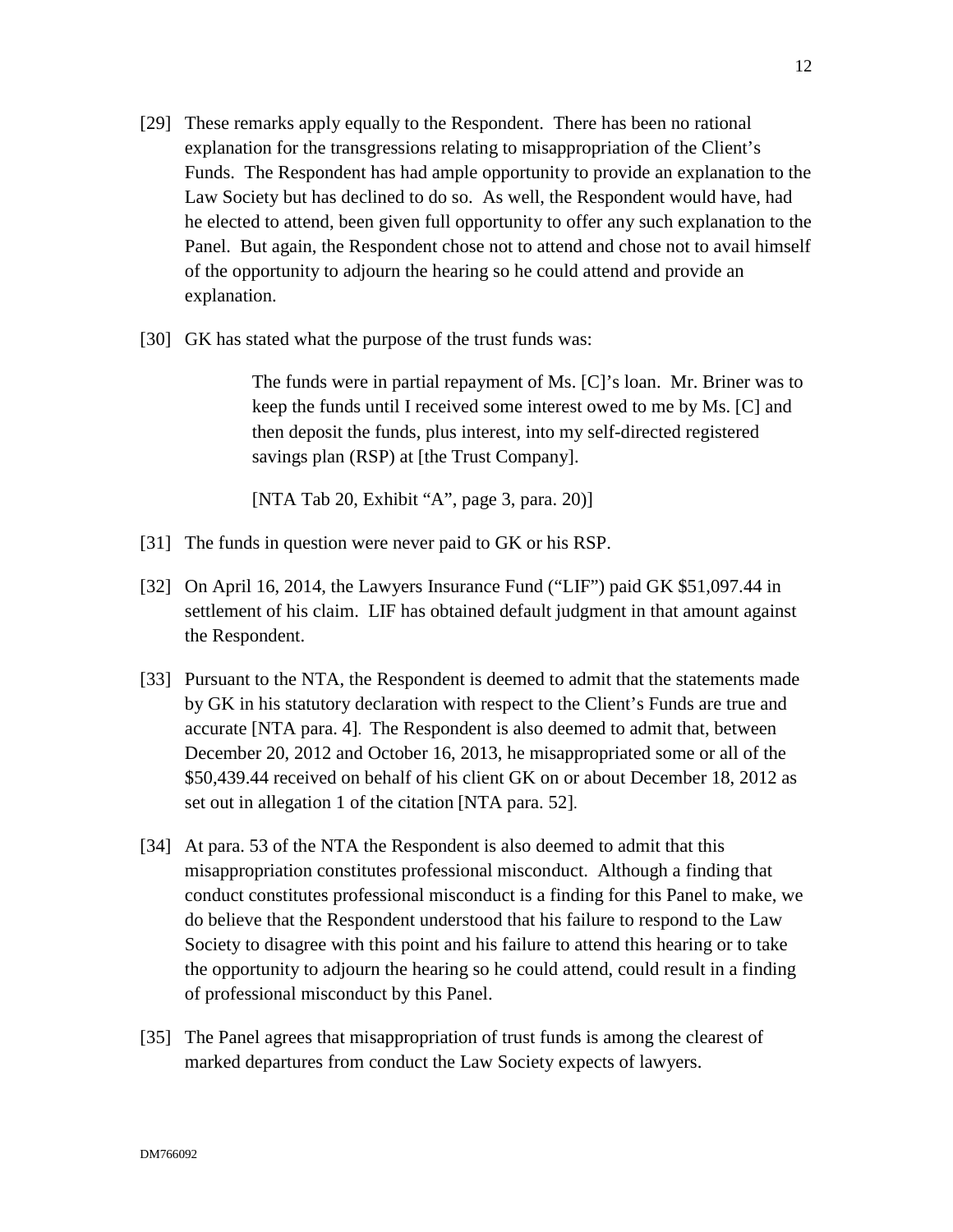[36] After considering all of the facts set out above, we find that the misappropriation of the Client's Funds by the Respondent constitutes professional misconduct.

## **Did the Respondent fail to cooperate with the Law Society investigation into the receipt and disbursement of the client's funds?**

- [37] As noted at tab 15 of the NTA, in an undertaking and consent dated October 8, 2013 (the "Undertaking"), the Respondent voluntarily undertook to the Law Society "to cooperate with all Law Society investigations, present or future, relating to my conduct, including, without limitation, not altering, deleting, destroying, secreting, or withholding evidence." We note that the Respondent was still a member of the Law Society when he gave this Undertaking to the Law Society.
- [38] On January 24, 2014, the Custodianship Department made a referral (the "Complaint") to the Investigations, Monitoring and Enforcement Group of the Law Society. On or about March 4, 2014, the Respondent was notified by LIF of a claim against him under Part B of the LSBC Captive Insurance Company Ltd. Policy [NTA para. 47]. On April 16, 2014, LIF paid GK \$51,097.44 in settlement of his claim [NTA para. 48].
- [39] The following facts were deemed admitted [NTA paras. 41 to 46]:
	- 41. On or about March 6, 2014, the Law Society sent a letter [signed by Kurt Wedel, Staff Lawyer] to the Respondent with respect to GK's matter and requested his answer by March 17, 2014. [NTA Tab 17]
	- 42. The Respondent did not reply by March 17, 2014.
	- 43. On or about March 18, 2014, the Law Society sent a follow up letter to the Respondent asking for a response to the March 6, 2014 letter by April 1, 2014. [NTA Tab 18]
	- 44. On April 1, 2014, the Respondent contacted the Law Society requesting that they let Mr. Wedel know that he will respond to his letters by Friday, April 4, 2014.
	- 45. By return email that same day, Mr. Wedel confirmed that he was waiting for the Respondent's response to his letter of March 6, 2014 in GK's matter. [NTA Tab 19]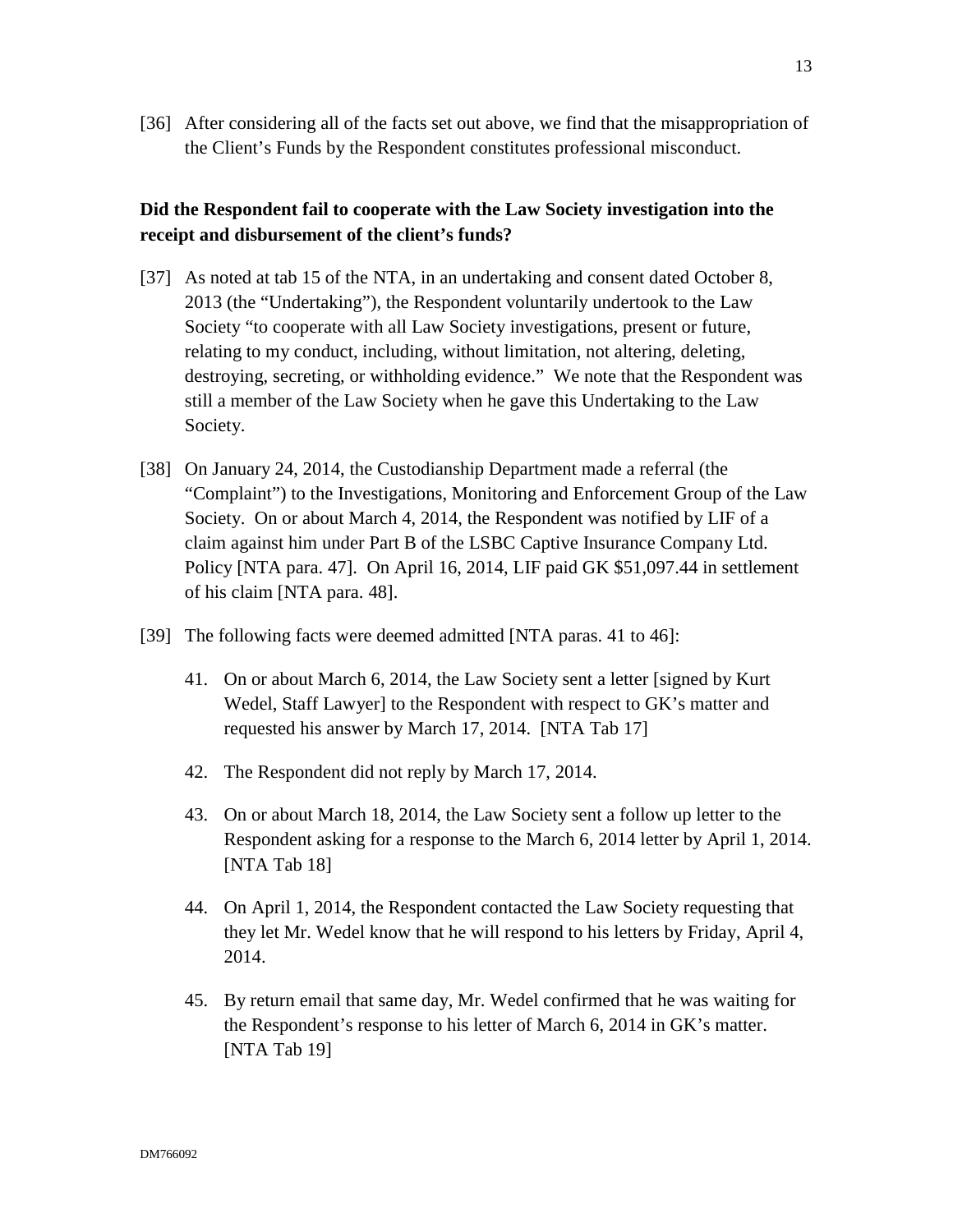- 46. The Respondent did not reply to the Law Society's letter of March 6, 2014 by April 4, 2014 or at all.
- [40] It is apparent the Respondent did not respond to the inquiries made by the Law Society.
- [41] We find that the requests made by the Law Society were reasonable and straightforward. The Respondent has provided no explanation or reasons for his failure to respond to the Law Society.
- [42] As cited by Law Society counsel, *Law Society of BC v. Dobbin*, [1999] LSBC 27 at para. 20, states:

[T]he duty to reply … is a cornerstone of our independent, self-governing profession. If the Law Society cannot count on prompt, candid and complete replies by members to its communications it will be unable to uphold and protect the public interest, which is the Law Society's paramount duty. The duty to reply to communications from the Law Society is at the heart of the Law Society's regulation of the practice of law and it is essential to the Law Society's mandate to uphold and protect the interest of its members. If members could ignore communications from the Law Society, the profession would not be governed but would be in a state of anarchy.

- [43] This decision has been followed in several cases, including *Law Society of BC v. Cunningham*, 2007 LSBC 17; *Law Society of BC v. Decore*, 2012 LSBC 17; *Law Society of BC v. Malcolm*, 2012 LSBC 04; *Law Society of BC v. Marcotte*, 2010 LSBC 18; *Law Society of BC v. Niemela*, 2012 LSBC 9; and *Law Society of BC v. Welder*, 2012 LSBC 18.
- [44] We note that the requests from the Law Society with respect to their investigation all followed the resignation by the Respondent as a member of the Law Society.
- [45] Section 38(4) of the *Legal Profession Act* applies to a hearing that has been authorized through the issuance of a citation concerning the conduct or competence of a lawyer or articled student. A lawyer under the *Legal Profession Act* includes a former member for the purposes of Part 4, Discipline.
- [46] Section 26 of the *Legal Profession Act* permits the benchers to make rules authorizing the investigation of the conduct of a former lawyer. Rule 3-5(6) requires a lawyer to cooperate fully in an investigation by responding fully and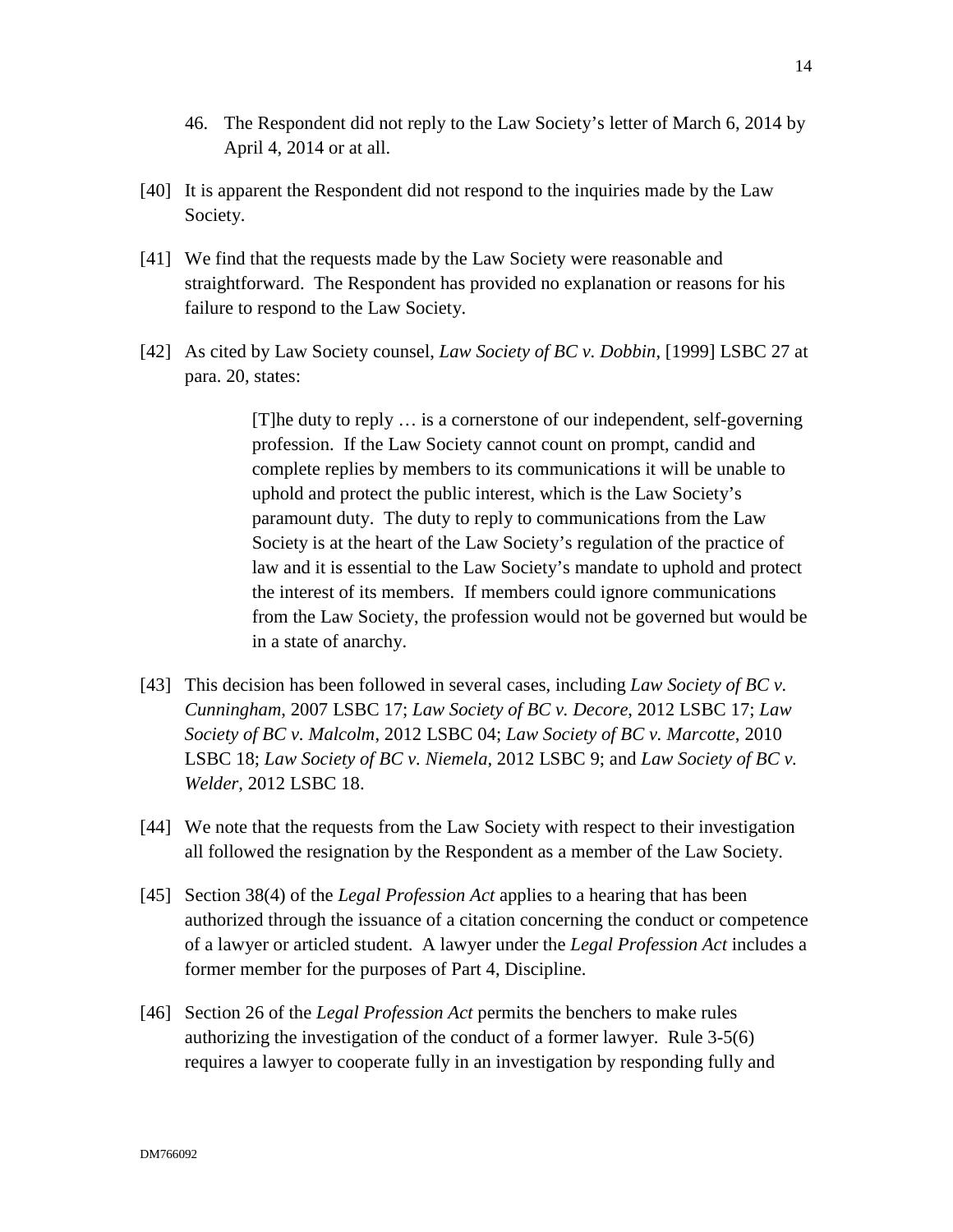substantively to the complaint. This includes a former lawyer according to Rule 3- 1.

- [47] We find that the Respondent failed to cooperate with the Law Society by failing to respond substantively to the Law Society's letters dated March 6, 2014 and March 18, 2014 and an email dated April 1, 2014. We find that the Respondent breached subrules (6) and (10) of Rule 3-5. We also find that the Respondent breached his undertaking to the Law Society to cooperate.
- [48] We find that the Respondent was aware of the request for an explanation from the Law Society, the request was reasonable and straightforward, and we find that the Respondent did not respond and has provided no substantive reason for not responding. We find that, in the context of this case, a failure to respond is clearly a marked departure from conduct the Law Society expects of lawyers. We find that the Respondent's conduct constitutes professional misconduct.

### **ACCOUNTING RULE BREACHES**

[49] The citation alleges various breaches of trust accounting rules. The following facts were deemed to be admitted by the Respondent pursuant to NTA, para. 56:

With respect to the funds received from GK, the Respondent:

- (a) failed to record on a trust ledger for GK the receipt of \$50,439.44 and its subsequent disbursement as required by Rules  $3-60(a)(iii)$  and (b) of the Law Society Rules;
- (b) improperly recorded the receipt and disbursement of the funds in the trust ledger of his client RD, contrary to Rules  $3-60(a)(iii)$  and (b) of the Law Society Rules;
- (c) withdrew or authorized the withdrawal of some or all of the funds from his trust account between December 20, 2012 and October 16, 2013 when his trust accounting records were not current, or there were not sufficient funds held to the credit of the client (RD) on whose behalf the funds were paid, or both, contrary to Rule 3-56(1.2) of the Law Society Rules;
- (d) withdrew or authorized the withdrawal of some or all of the funds in purported payment of his fees by way of an electronic transfer on December 20, 2012, contrary to Rule 3-56(3) of the Law Society Rules; and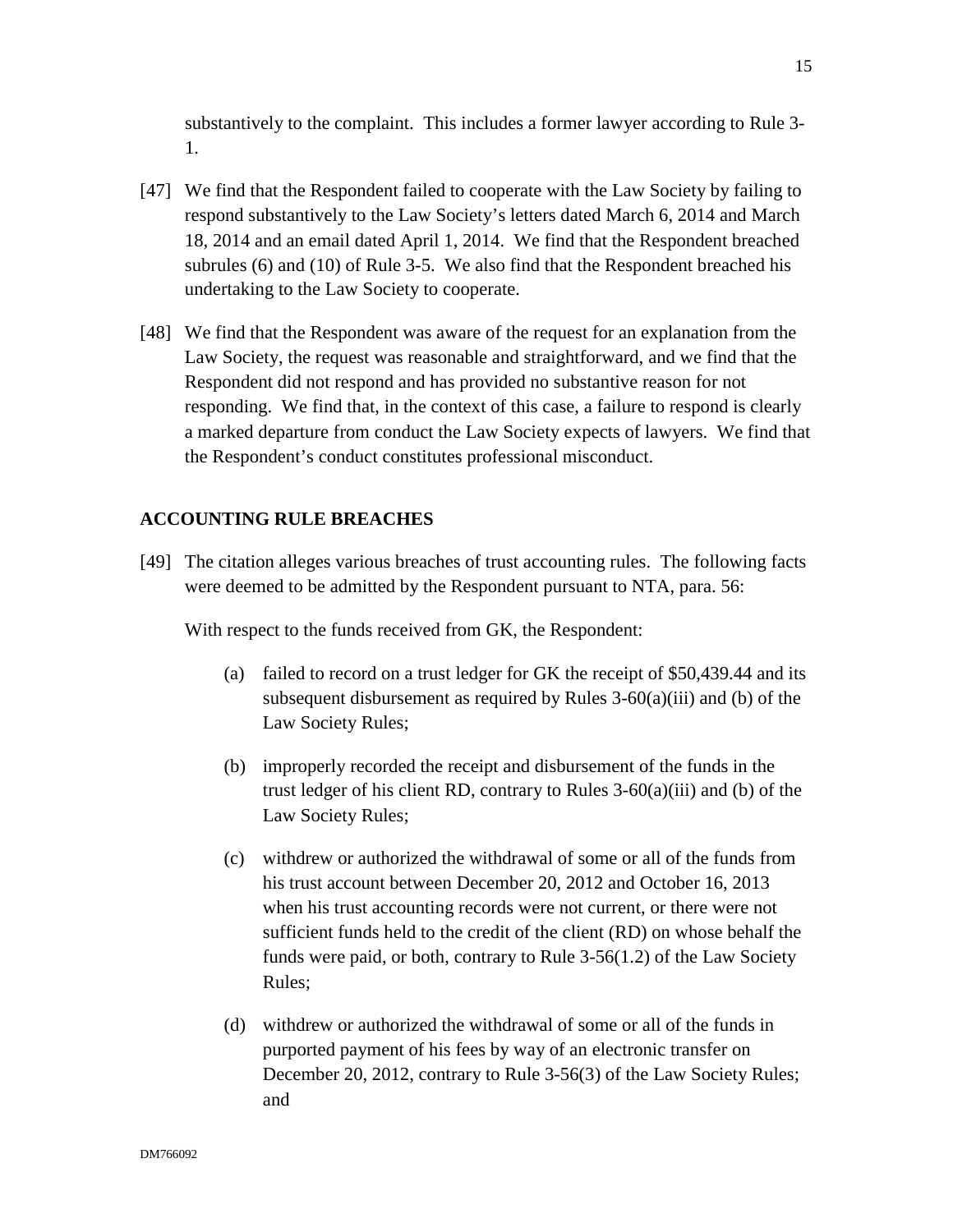- (e) failed to maintain sufficient funds on deposit in his trust account to meet his obligations with respect to funds held in trust for clients as required by Rule 3-55 of the Law Society Rules.
- [50] Based on the accounting documents and records, emails and other communications, which were attached as tabs to the NTA, we are satisfied that the evidence shows that the Respondent breached the Law Society accounting rules set out above.
- [51] The Respondent has provided no explanation for the breaches nor has he disagreed with these allegations. We have also noted that, in addition to the Respondent incorrectly applying the funds for GK to another client and for his own use, the Respondent's internal accounting records showed other irregularities such as two different versions of the same receipt [NTA Tab 8].
- [52] Not every breach of the Law Society Rules constitutes professional misconduct. However, in the context of a misappropriation of over \$50,000 of a client's trust funds, we find that these breaches of the Rules are a marked departure from the conduct the Law Society expect of a lawyer and therefore constitute professional misconduct by the Respondent.

### **SUMMARY AND CONCLUSION**

- [53] From the evidence submitted, in particular the Notice to Admit and the accounting documents and records, emails and other communications which were attached as tabs to the Notice to Admit, we find that the Respondent:
	- (a) misappropriated trust funds of \$50,439.44;
	- (b) failed to cooperate with the Law Society into this investigation; and
	- (c) breached the trust accounting rules set out in the citation.

The Panel finds that, in each case, the Respondent has committed professional misconduct.

### **SEALING ORDER**

[54] Openness and transparency are necessary to build confidence in disciplinary proceedings. Rule 5-6(1) provides that every hearing is open to the public, while Rule 5-7(2) permits any person to obtain a copy of an exhibit entered during a public portion of a hearing. However, Rule 5-6(2), read in conjunction with Rule 5-7(2), permits a panel to make an order that all or part of an exhibit filed at a